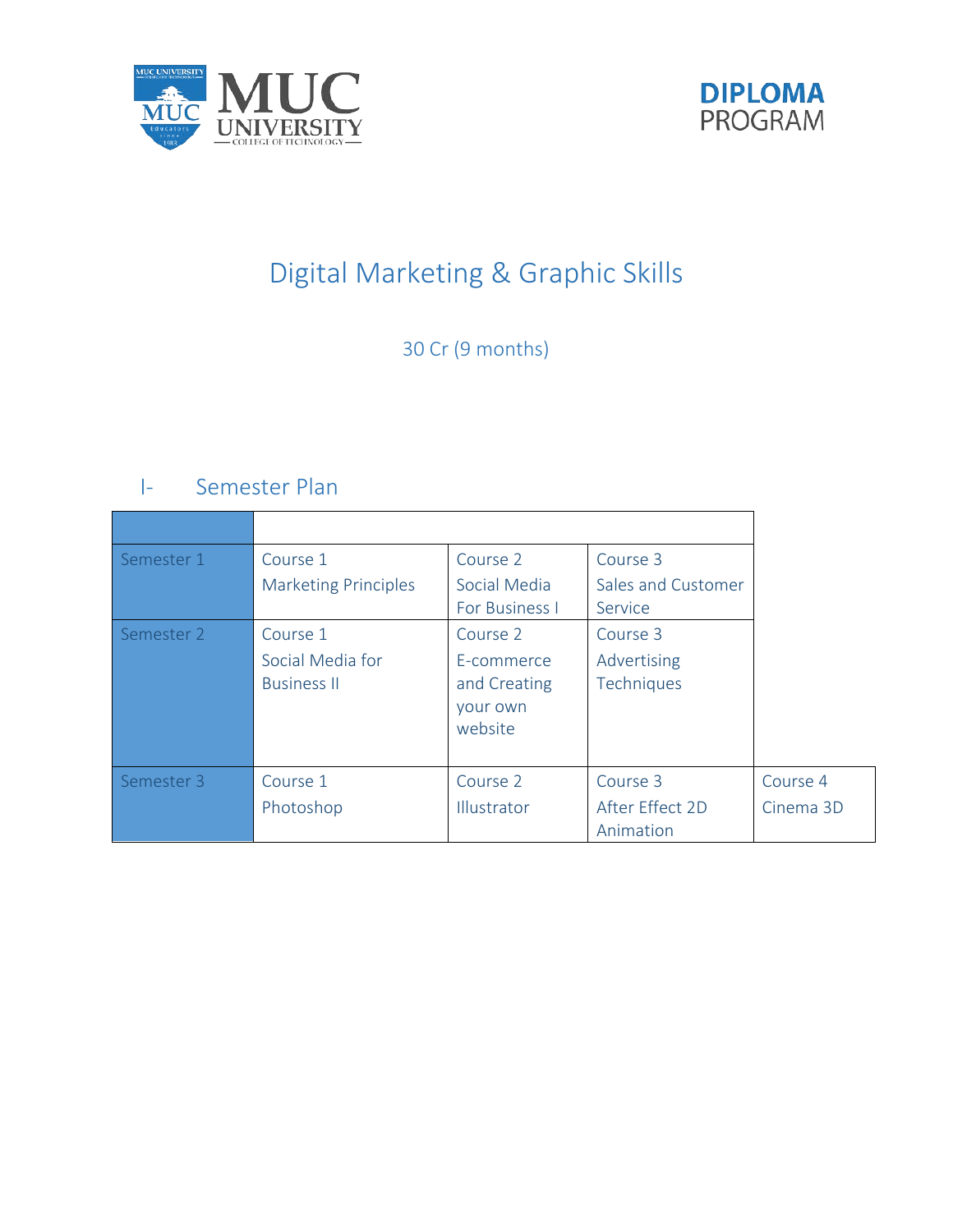



### II- What can I work with this Diploma?

- − Marketing Officer
- − Digital Marketing Specialist
- − Freelance
- − SEO Analyst
- − Marketing strategist
- − Social Media Manager
- − Web Designer
- − Content Developer
- − Graphic Designer
- − Editor

### III- Where can I work with this Diploma?

- − Education Sectors
- − Hospitals
- − Pharmaceutical Industries
- − Nutritionists
- − Doctors
- − Banks
- − Retail
- − Traveling Agencies
- − Brands Management
- − TV station
- − Press
- − Printing stations
- − Bloggers & Influencers
- − Studios
- − Journals and Magazines
- − Freelance (Online shops, Doctors, Nutritionists, Clothing stores…)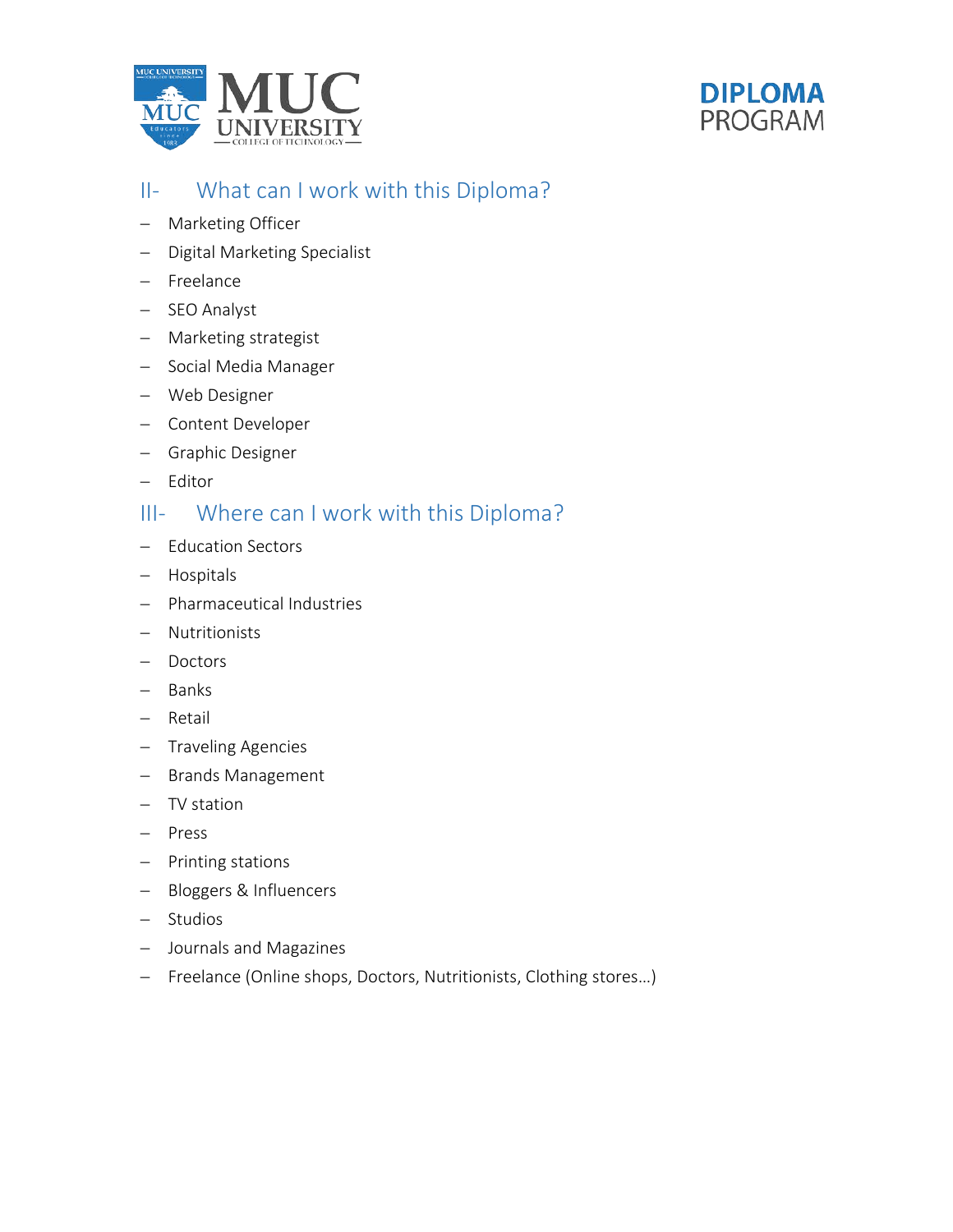



## IV- Course Description:

| Semester 1 | Course 1                    | Course 2                              | Course 3                   |
|------------|-----------------------------|---------------------------------------|----------------------------|
|            | <b>Marketing Principles</b> | Social Media For<br><b>Business I</b> | Sales and Customer Service |

#### Course 1 Description (Marketing Principles)

This course help students understand that Marketing is concerned with the creation, communication and delivery of value to customers with a view to create exchanges that build customer relationships and satisfy individual and organizational goals. While the tools and techniques available to organizations to market their products and services are changing rapidly, there are important underlying principles from consumer behavior, marketing research and marketing strategy that can inform the most effective use of these tools and techniques. This course introduces students to these core concepts and provides them with the opportunity to identify how as a marketing team they would use them to create, communicate and deliver value to customers in different settings and contexts by focusing on a real-world case.

#### Course 2 Description (Social Media for Business I)

This course provides an introduction to social media marketing (SMM). It shows students how to construct social media strategies that achieve desired marketing goals. These marketing goals shape the development of tailored social media strategies. Special attention is given to the most effective techniques for identifying targeted marketing on the social web, with emphasis on the creation of personas that represent the critical online market segments for a company. Students will discover how to put these well-defined personas to work in selecting the optimal social media platforms for reaching an organization's marketing goals. They will be taught the rules of engagement and social media ethics for behaving properly as marketers on the social web. The student will be able to create a comprehensive social media marketing plan, with detailed explanations and illustrations from a real world plan.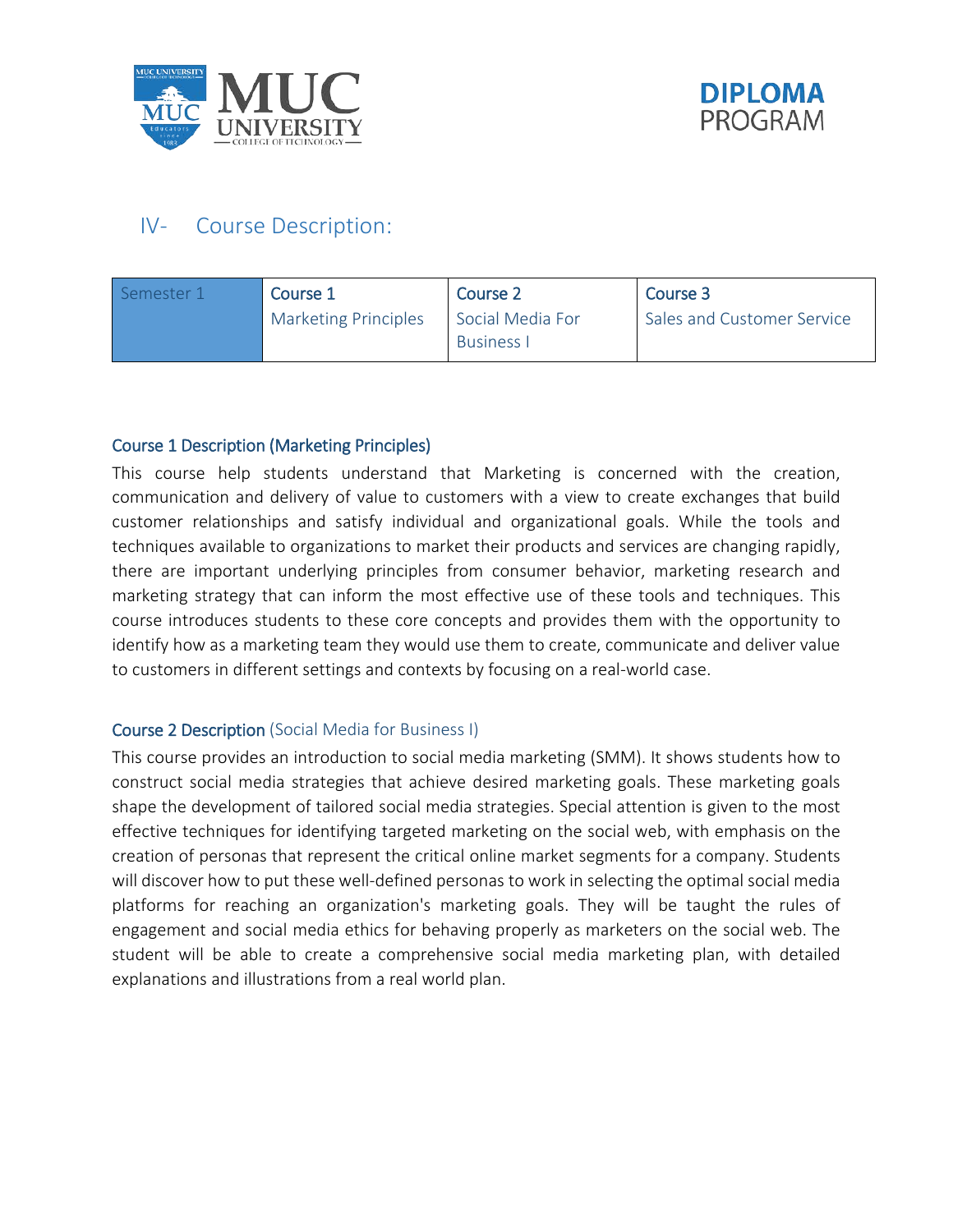



#### Course 3 Description (Sales and Customer Service)

The course presents clearly and concisely the nature of the selling process today- namely, relationship selling and managing the buyer-seller relationship process. Furthermore, the course presents challenges that managers face working with salespeople in a highly dynamic competitive environment. It provides students with the basic concepts and current trends in the customer service industry. Special areas of emphasis include problem solving, development of a customer service strategy, creating customer service systems, coping with challenging customers, customer retention, and measuring satisfaction.

#### Semester 2:

| Semester 2 | Course 1                               | Course 2                                       | Course 3                      |
|------------|----------------------------------------|------------------------------------------------|-------------------------------|
|            | Social Media for<br><b>Business II</b> | E-commerce and<br>Creating your own<br>website | <b>Advertising Techniques</b> |

#### Course 1 Description (Social Media for Business II)

This course introduces students to Search Engine Optimization and to Google Adwords. Students will learn the theory behind Google search and other search engine algorithms; they will also build practical, real-world skills that they can apply to a career in digital marketing or online content development, including on-page and off-page optimization, optimizing for local and international audiences, conducting search-focused website audits, and aligning SEO with overall business strategies. Moreover, this course provides students with the best practices to promote their profile or their brand on LinkedIn, YouTube, Twitter, and TikTok. It helps students create a presence of their business, to attract and engage new followers, and to promote its products or services.

#### Course 2 Description (E-commerce)

This course focuses on principles of e-commerce from a business perspective, providing an overview of business and technology topics, business models, virtual value chains and social innovation and marketing strategies. In addition, some of the major issues associated with ecommerce—security, privacy, intellectual property rights, authentication, encryption, acceptable use policies, and legal liabilities—will be explored. Students will build their own web presence and market it using an online platform.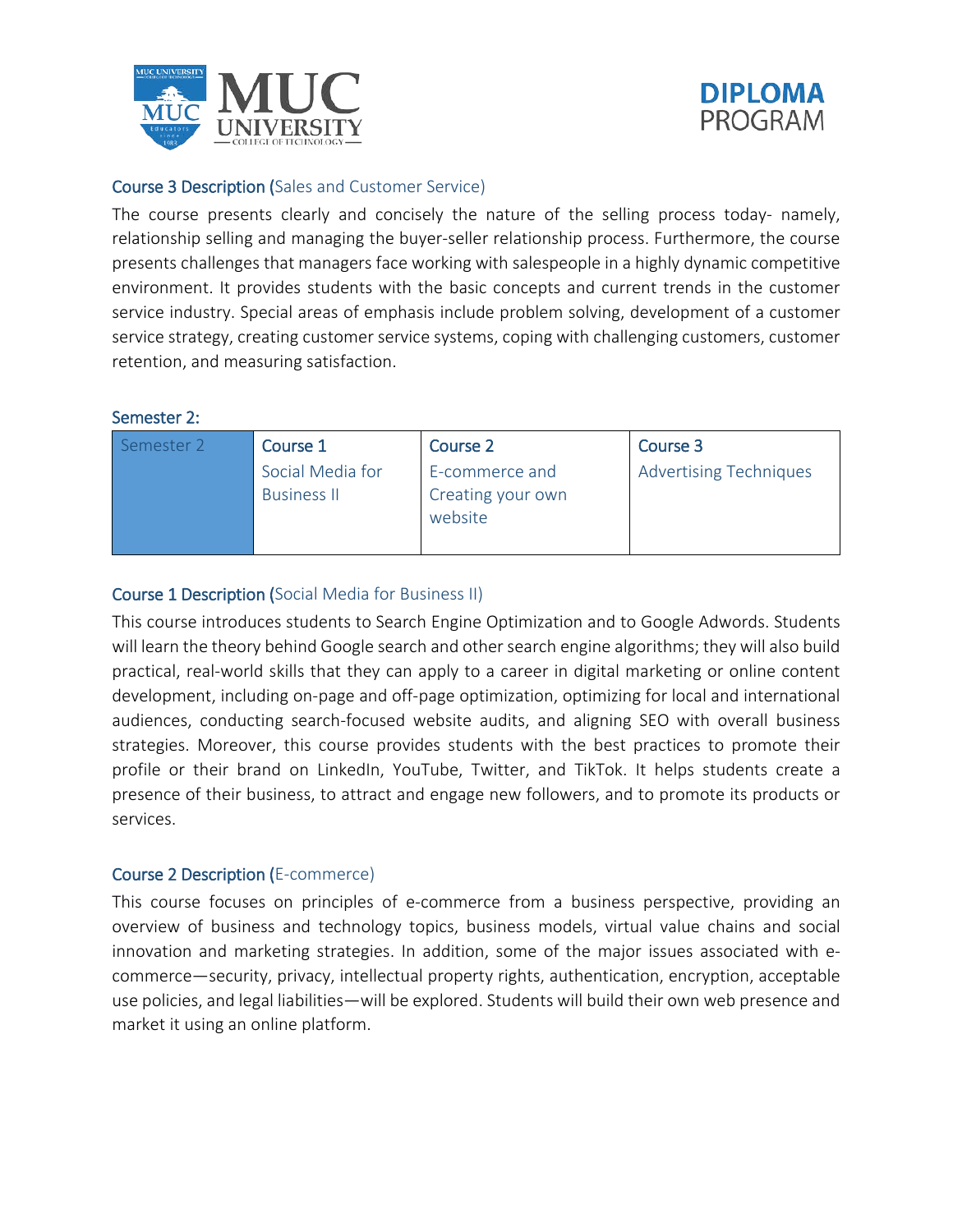



#### Course 3 Description (Advertising Strategies)

This course focuses on Advertising, the element of the Marketing mix that positions brands, builds brand awareness, creates and changes consumer perceptions, and can generate trial and stimulate sales. Students will learn how Advertising fits within the overall Marketing strategy. This course explores fundamentals of advertising including Client and Agency relationships and organizational structure, targeting consumers, understanding consumer needs and motivations, identifying key consumer insights and benefits, setting advertising objectives, developing relevant messages and creative development, production, media planning, managing budgets and timelines, and measuring the effectiveness of advertising campaigns.

| Semester 3 | Course 1  | Course 2    | Course 3        | Course 4  |
|------------|-----------|-------------|-----------------|-----------|
|            | Photoshop | Illustrator | After Effect 2D | Cinema 3D |
|            |           |             | Animation       |           |

#### Course 1 Description (Photoshop)

An introduction to learn how to use the Photoshop program and start doing visual manipulation for pictures and then advertisement such as billboard posters press ads, flyer, etc.

#### Course 2 Description (Illustrator)

Learn how to use the Illustrator program and start creating artwork, icons, posters, packaging, and more beautiful designs and creative vision with shapes, color, effects, and typography.

#### Course 3 Description (Introduction to 2D Animation (Adobe Premiere/ After Effects)

In this course, students become familiar with animation principles for object and character motion and use digital art and animation software to explore unique storytelling possibilities and create a portfolio of animation. Upon successful completion of this course, students gain an understanding of how to manipulate images and draw and color frames for the animation to show weight and expression in character and object motion and to add animated visual effects to live footage.